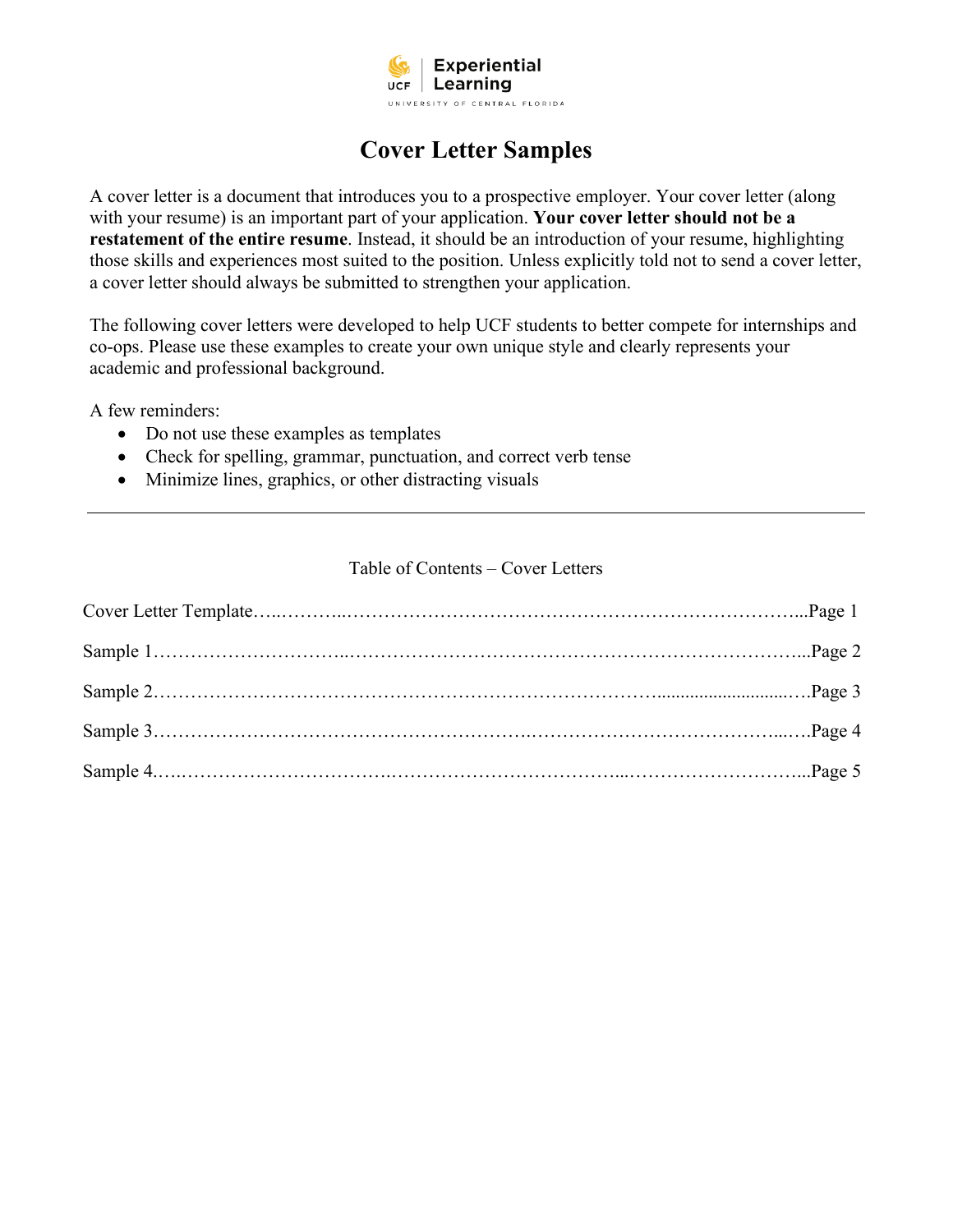# **NAME**

Address City, State Zip Code | Phone Number | Email

Date

Employer or Recruiter Name Company Name Street Address City, State Zip Code

Dear Mr./Ms./Dr. Last Name:

## **Opening Paragraph**

State the position you are applying for, how you found out about it, and ask for consideration based on your skills and experiences you have to offer. If you were referred by someone (i.e.: someone you know at the company, a recruiter you met at a career fair, etc.) state that here. Make a general statement summarizing what qualifies you most for the job.

## **2nd Paragraph**

In this section, you want to build a direct connection between the company's needs and your background and skills. Stress what you have to offer, avoid talking about what you want from them. Identify those parts of your experience that will interest THIS employer (refer to the job description if possible). You can draw attention to relevant course work, special projects and campus activities if they show direct relationship to this position. Do not restate what's in your resume, rather expand upon a specific project or accomplishment.

## **3rd Paragraph – Optional**

Convince the employer that you have the personal qualities, passion, and motivation to succeed at this specific company. Relate your interests/passion to what you know about the company. (Convince the employer that you not only have the skills to do well at the job, but a vested interest in the company, the industry, and the work itself.)

## **Closing Paragraph**

Restate your interest in this position and how your unique qualifications fit the position. Request an interview or tell the reader that you will contact him/her soon to schedule a mutually convenient time to meet. Thank the reader for his/her time and consideration.

Sincerely,

Your Signature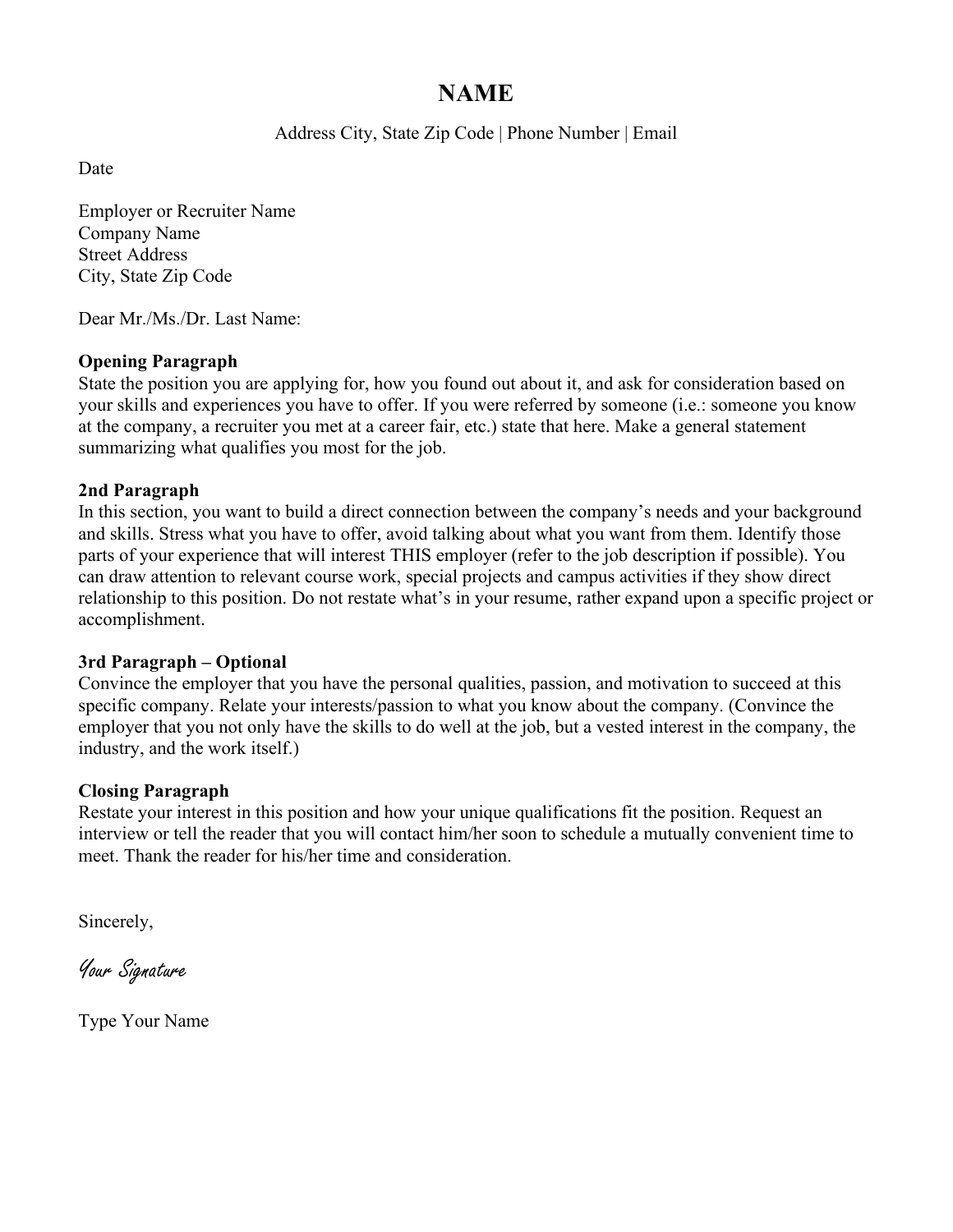Date

Employer or Recruiter Name Company Name Street Address City, State Zip Code

Dear First Name Last Name or Hiring Manager:

I was thrilled to learn of your Newsroom Internship Program on the Washington Post website. As an aspiring reporter with a focus on social justice, I appreciate not only the high quality of your reporting, but also your organization's focus on giving back to the D.C. community at large. I am confident that my research experience, strong writing ability, and creativity will allow me to thrive in the internship program at the Post this summer.

**\_\_\_\_\_\_\_\_\_\_\_\_\_\_\_\_\_\_\_\_\_\_\_\_\_\_\_\_\_\_\_\_\_\_\_\_\_\_\_\_\_\_\_\_\_\_\_\_\_\_\_\_\_\_\_\_\_\_\_\_\_\_\_\_\_\_\_\_\_\_\_\_\_\_\_\_\_\_\_\_\_\_\_\_\_\_\_\_\_\_\_\_\_\_\_\_\_\_\_\_\_\_\_\_\_\_\_\_\_\_\_\_\_\_\_\_\_\_\_\_\_\_\_\_\_\_\_**

As a legal intern for the Orange County State's Attorney, I used a variety of databases to conduct and organize legal research for our staff. My ability to sift through and condense large amounts of data in a fast-paced environment will be an asset to your office. I also developed particularly strong writing skills during my time at the University of Central Florida, having written several policy analyses papers for my government courses. Outside the classroom, my position as writer and editor for KnightsNews.com has allowed me to contribute weekly articles and help other staff members with their pieces. I am eager to employ my research and writing skills in a professional newsroom and believe that my experience producing informative pieces and meeting deadlines will serve your office well.

My experience working as a server at the Applebee's allowed me to enhance my creative problem-solving skills. In my role as a server, I developed a system to manage reservations, which was adopted to reduce customer wait time during peak hours. I also honed creative communication skills by balancing customer requests with availability of resources. I am confident I can apply my creativity to identify local stories of interest and assist your staff with information requests.

Please find my resume attached, which details my qualifications for the position. If you have any questions, please do not hesitate to contact me and I look forward to discussing my qualifications with you personally. Thank you for your time and consideration.

With best regards,

Your Signature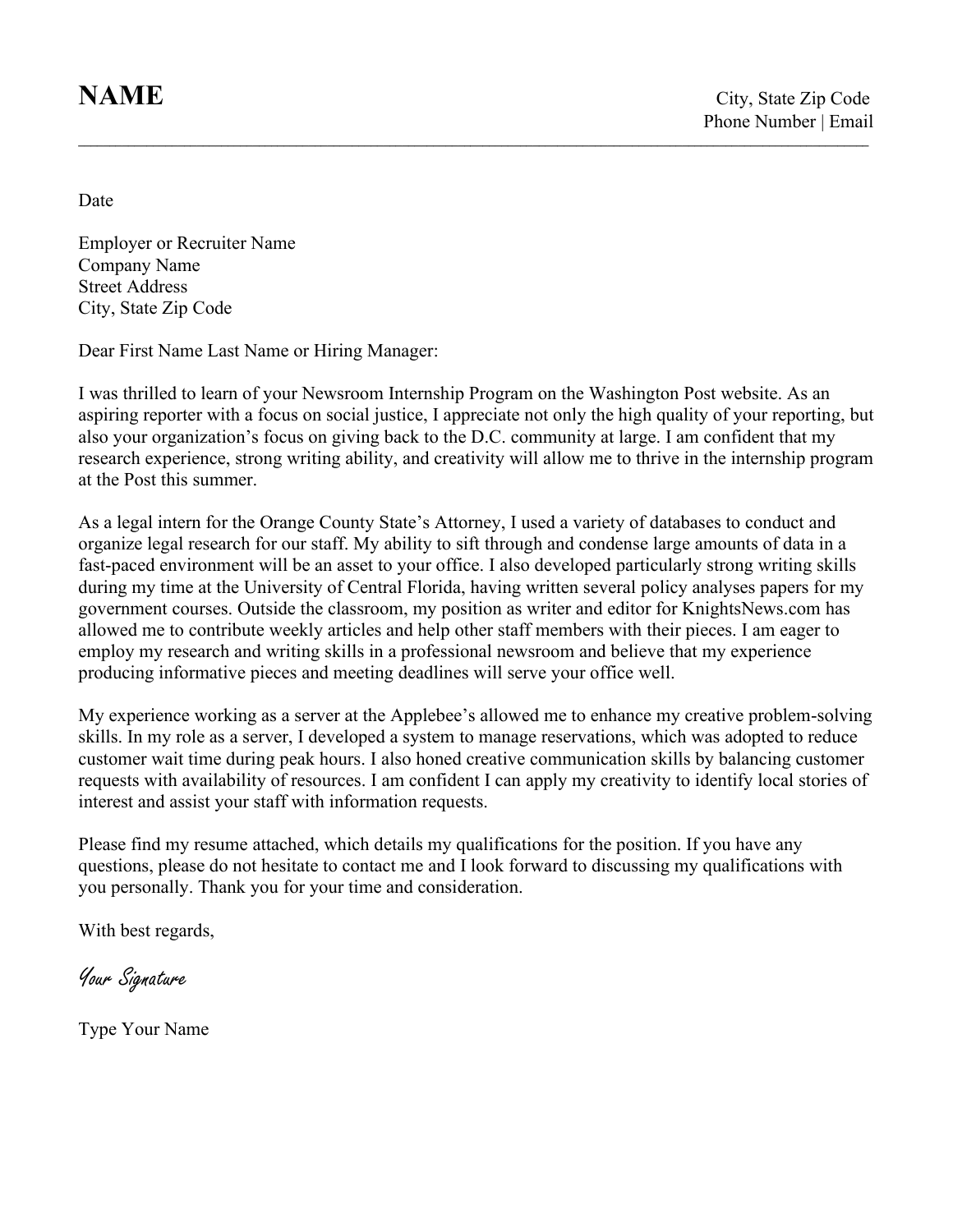# **NAME**

Address City, State Zip Code | Phone Number | Email

Date

Employer or Recruiter Name Company Name Street Address City, State Zip Code

Dear First Name Last Name or Hiring Manager:

Having reviewed the Miami Shakespeare Theatre's marketing internship listing, which is posted on Handshake with the University of Central Florida, I respectfully submit my resume for consideration. Beyond providing me with an opportunity to incorporate my love of performing arts into an internship experience, I believe that this position would allow me to grain practical experience, while also enabling me to contribute my writing, organization, and strategic planning skills. The Miami Shakespeare Theatre's mission to inspire audiences and artists to dream and discover aligns with my personal interests to promote and market performing arts.

I am currently a senior at the University of Central Florida involved in Performing Arts. I believe that my proficient communication skills and ability to multi-task in a fast-paced environment will fit well with the Miami Shakespeare Theatre's marketing internship. With a major in Communication, my educational background has provided me with an understanding of media components and the ability to clearly articulate my thoughts and ideas. Additionally, I have gained practical skills in my work as a Media Intern with XYZ, Inc. Through this experience, I have learned to effectively facilitate meetings, develop promotional materials, and engage in program planning featuring local artists and performers. I have also had two years of event planning and marketing experience through my previous work with the UCF Marketing Department. In that role, I updated website content and developed concepts for events. These experiences have taught me how to effectively manage my time while working under tight deadlines.

I am very enthusiastic about the possibility of interning for the Miami Shakespeare Theatre and have enclosed my resume for review. I would greatly appreciate the opportunity for an interview. If I can provide further details, please contact me at (407) 456-7890, or email me at 123@knights.ucf.edu. Thank you for your time and consideration.

Sincerely,

Your Signature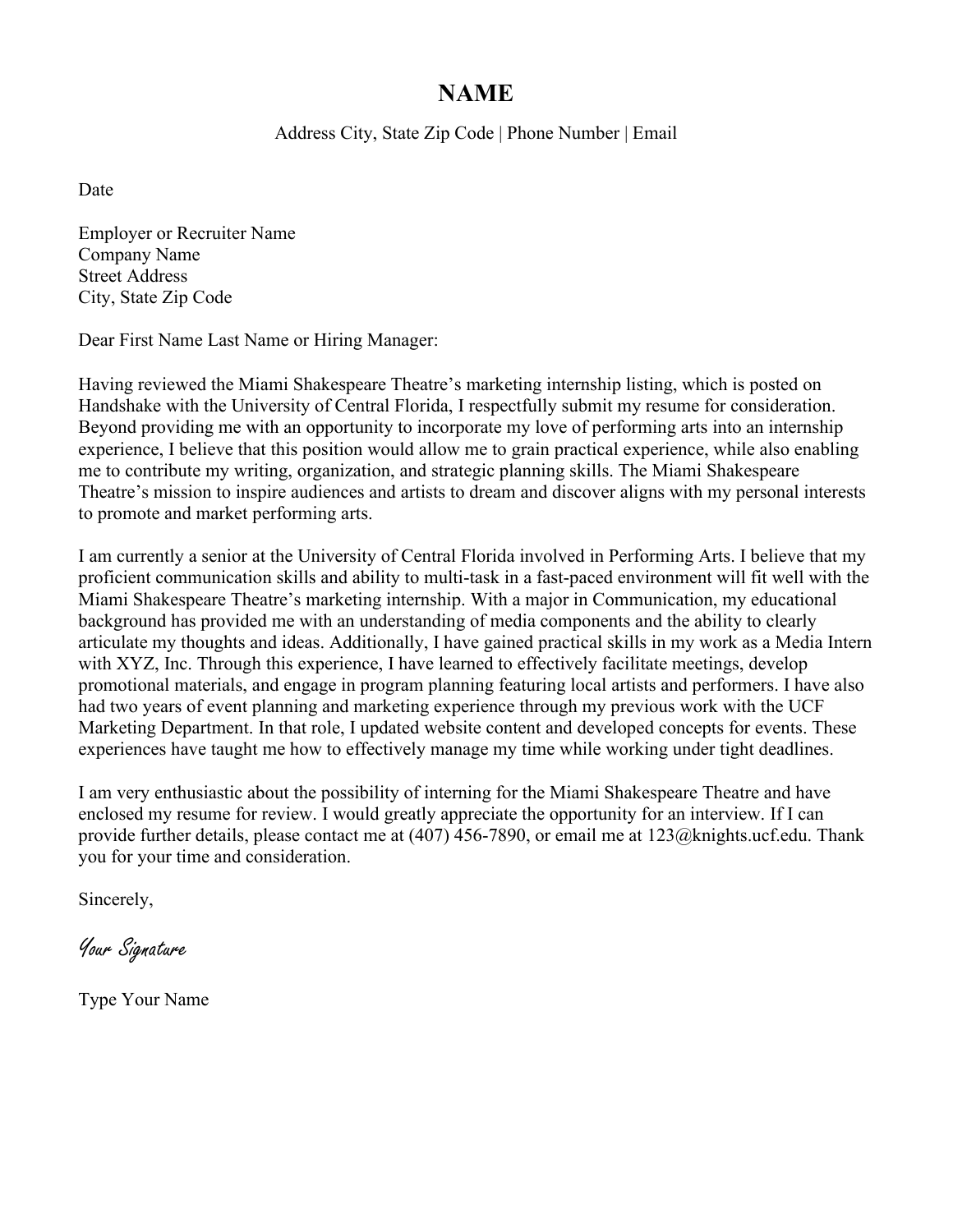# **NAME**

Address City, State Zip Code | Phone Number | Email

Date

Employer or Recruiter Name Company Name Street Address City, State Zip Code

Dear First Name Last Name or Hiring Manager:

I am writing to apply for your position in wine wholesale as advertised on Handshake. This exciting opportunity appears to be a wonderful fit with my professional experience, personal interests, and career goals.

I am returning to Orlando to complete my final year at the University of Central Florida, where I am majoring in French and economics. Having spent the year working and traveling, I am eager to incorporate myself once again into the local wine community, to which I can bring experience in several sectors of the industry.

Through eight years in the restaurant field, I have acquired a deep love of and appreciation for wine and cuisine. I have been known to wax rhapsodic over specials; nothing made me happier than discussing a bottle with a table. This enthusiasm allowed me to introduce a list of reserve selections to Shay's Pub and Wine Bar. The result was an appreciable increase in sales for the restaurant and repeat attendance by customers. My position at Aspen's award-winning Montagna allowed me to expand upon my knowledge of wine, locally inspired cuisine, and the highest standards of service. Our weekly blind-tastings fueled my desire to further myself in this field, and I am in the process of acquiring certification through both the Court of Master Sommeliers and the Wine Spirit and Education Trust.

Most recently, I have returned from France where I was lucky enough to work on an organic vineyard in Beaujolais. I adored working with the young, dynamic, vigneron who ran the estate, the largest of its kind in the region. A position at your wholesale wine company would allow me to draw upon this experience and to facilitate the success of such producers. Additionally, it would enable me to replicate the most enjoyable components of my experience overall: working with my colleagues in the local restaurant industry, as well as with distinctive, iconoclastic winemakers.

I am readily available via email or phone to arrange an interview and have attached my resume below per your request. Please do not hesitate to contact me if you have any questions. I appreciate your consideration and look forward to hearing from you.

Sincerely,

Your Signature